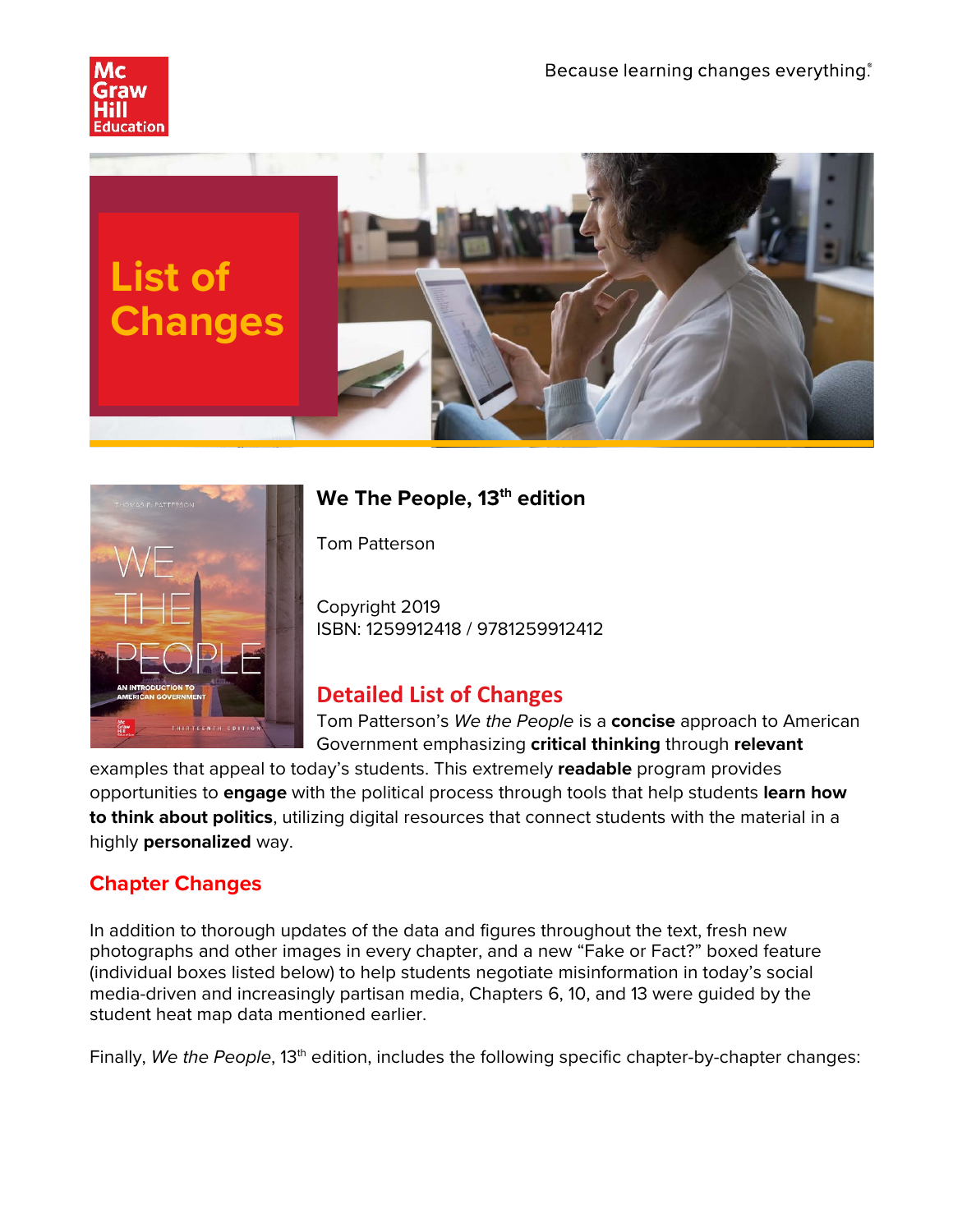#### **Chapter 1, Political Thinking and Political Culture: Becoming a Responsible Citizen**

- New introduction focused on the impact of the current wave of misinformation on American culture (using the 2017 Edgar Madison Welch "pizzagate" shooting and other examples) as an introduction to the book's strong emphasis on critical thinking
- Thoroughly revised "Learning to Think Critically" section (previously "Learning to Thing Politically") emphasizing how the skill of critical thinking—and the avoidance of confirmation bias—is more important than ever in light of our current culture of misinformation
- New "Fake or Fact?" box ("Do Immigrants Commit More Crimes?") in the "Political Culture" section.

#### **Chapter 2, Constitutional Democracy: Promoting Liberty and Self-Government**

- New introduction focused on John McCain's acceptance speech upon receiving the National Constitution Center's Liberty Medal as a segue into the chapter's focus on the idealism that shaped America from the beginning
- New "Fake or Fact?" box ("Were Millions of Illegal Votes Cast in Favor of Hillary Clinton in the 2016 Election?") in the "Providing for Representative Government" section

#### **Chapter 3, Federalism: Forging a Nation**

- New introduction focused on Donald Trump's immigrant deportation policy and many state's resultant establishment of "sanctuary cities" as a segue into the chapter's focus on stats vs. national power
- New Case Study box ("The Power of Government") in the "Federalism: National and State Sovereignty" section
- New "Fake or Fact?" box ("Do States Have Final Authority over Marijuana Laws?") in the "Federalism: National and State Sovereignty" section

## **Chapter 4, Civil Liberties: Protecting Individual Rights**

- New "Fake or Fact?" box ("Do You Have a Right to Speak Freely on Campus?") in the "Freedom of Expression" section
- New discussion of the Supreme Court ruling in the 2018 *Masterpiece Cakeshop v. Colorado Civil Rights Division* case in the "Freedom of Expression" section
- New discussion of the Supreme Court ruling in the 2018 *Carpenter v. United States* case in the "Rights of Persons Accused of Crimes" section

## **Chapter 5, Equal Rights: Struggling toward Fairness**

- Reorganized and streamlined discussions of equal rights throughout the chapter
- New "Fake or Fact?" box ("Is Justice Color Blind?") in the "Equality through Law" section
- New "How the U.S. Differs" box ("Women's Representation in National Legislatures") in "The Struggle for Equality" section

## **Chapter 6, Public Opinion and Political Socialization: Shaping the People's Voice**

- New chapter introduction focused on public opinion and the gun control debate in the wake of the Parkland school shooting
- Fully updated discussions of opinion dimensions (with marijuana legalization and Trump approval rating examples) and problems with polls in "The Measurement of Public Opinion" section
- New "Fake or Fact?" box ("Can the Polls Be Trusted?") in "The Measurement of Public Opinion" section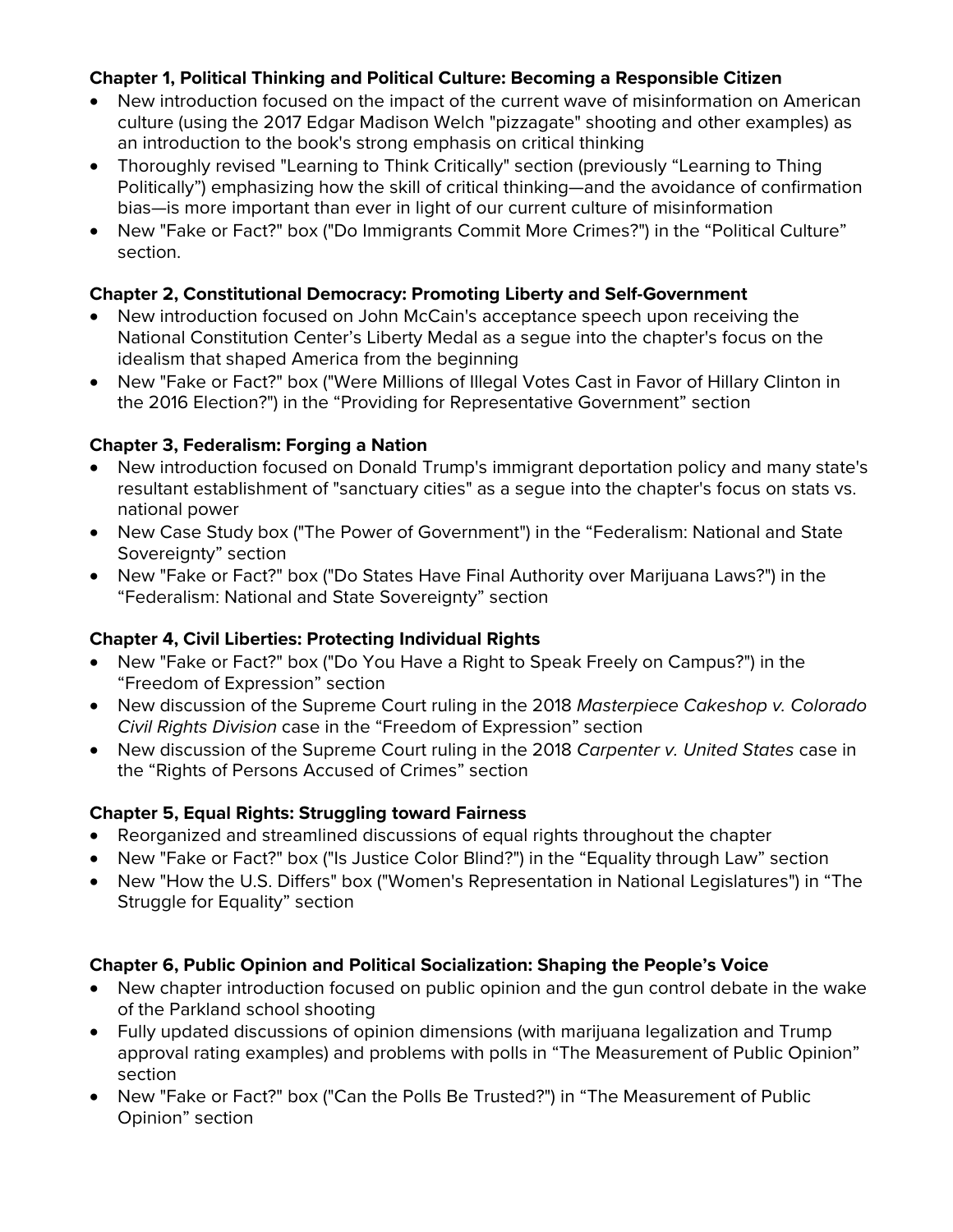- New introduction to the "Political Socialization: The Origins of Americans' Opinions" section, focused on opinion regarding free trade, as well as updated discussion of national pride (including a fully revised "How the U.S. Differs" box)
- Updated discussions of religion and economic class group orientations in the "Frames of Reference: How Americans Think Politically" section
- Updated discussion of partisanship with new examples in "The Influence of Public Opinion of Policy" section

#### **Chapter 7, Political Participation: Activating the Popular Will**

- Updated discussion of midterm participation, voter ID laws, European voter participation, and the Hispanic vote, and in the "Voter Participation" section
- New "Fake or Fact?" box ("Are Our Attention Spans Shrinking?") in the "Voter Participation" section
- Thoroughly updated discussions of the Black Lives Matter, #MeToo, and anti-gun violence movements (as well as factors in the success of various political movements) in the "Unconventional Activism: Political Movements and Protest" section

## **Chapter 8, Political Parties, Candidates, and Campaigns: Defining the Voter's Choice**

- New chapter introduction focused on the results of the 2018 midterm elections
- Expanded discussion of the history of party partisanship from the 1960s to today in the "Party Competition and Majority Rule" section
- New "Fake or Fact?" box ("Are Strong Partisans the Most Informed Citizens?") in the "Party Competition and Majority Rule" section
- Updated coverage of third parties, as well as fully revised discussion of the decline of moderate voters and the characteristics of Republican and Democratic voters in the "Electoral and Party Systems" section
- Fully revised and restructured section on "Parties and Candidates in the Campaign" (formerly "Party Organizations"), with expanded discussion of local, state, and national party organizations
- Expanded discussion of voter accountability in the "Parties, Candidates, and the Public's Influence" section

## **Chapter 9, Interest Groups: Organizing for Influence**

- New introduction discussing the unprecedented number of corporate lobbyists who sought to influence a steep cut in the corporate tax rate in 2017 Tax Cut and Jobs Act
- New discussion of the power of the National Rifle Association as an example of outside lobbying in the "Outside Lobbying: Seeking Influence through Public Pressure" section
- New "Fake or Fact?" box ("Do 'The People' Decide?") in "The Group System: Indispensable but Biased in Favor of Economic Groups" section

#### **Chapter 10, The News Media and the Internet: Communicating Politics**

- New chapter title (formerly "The News Media: Communicating Political Images") reflecting the ever-increasing importance of the Internet as a source of political communication
- New chapter introduction focused on the extremely disparate messages coming from American news sources
- Fully revised (and newly-titled) section on "Media Change: From the Nation's Founding to Today," with a new introduction, new organization, an expanded discussion of objective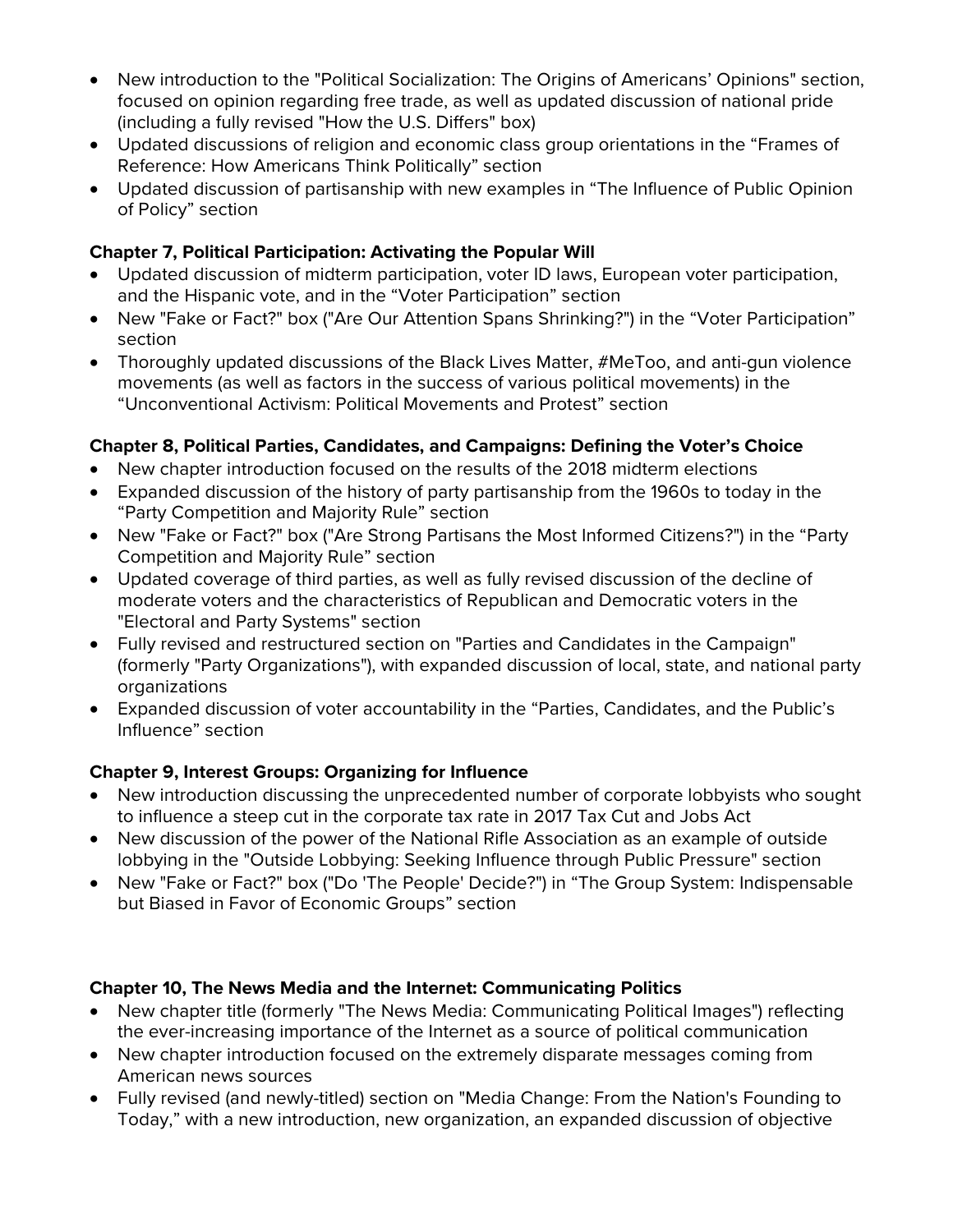journalism, an expanded section on the rise of cable TC and partisan talk shows, and a new section on the rise of the Internet

- Fully revised (and newly titled) section on "The Media: Content and Functions," with a new introduction, new organization, a thoroughly revised section on information-centered communication, new discussion of Trump and Tweeting, a new "How the U.S. Differs" box ("Russian Interference in Western Elections"), and a new section on partisan-centered communication
- New "Fake or Fact?" box ("Are the Traditional News Media Politically Biased?") in "The Media: Content and Functions" section
- Fully-revised (and newly titled) section on "Media Audiences and Effects," with a new introduction, new organization, a new section on the traditional audience, and thoroughly revised sections on partisan and inattentive audiences

## **Chapter 11, Congress: Balancing National Goals and Local Interests**

- New chapter introduction focused on bipartisan support of the 2018 budget bill
- Revised "Congress as a Career: Election to Congress" section, with updated and expanded discussions of gerrymandering, personal misconduct, and challenges to incumbents, and a new Case Study box ("The Wisconsin Gerrymandering Case")
- Revised "Parties and Party Leadership" section, with expanded discussion of partisanship, new discussion of the Hastert Rule and closed rule, and a new section on party leaders and their members
- New discussion of the effects of polarization in the "Committees and Committee Leadership" section
- Revised "Congress's Policymaking Role" section, with new discussions of partisanship in relation to immigration reform, policy deadlock, and the House Intelligence Committee's investigation into Russian meddling in the 2016 Presidential election
- New "Fake or Fact?" box ("Are Policy Problems Simple and Easy to Fix?") in the "Congress: An Institution Divided" section

## **Chapter 12, The Presidency: Leading the Nation**

- New introduction on the unprecedented nature of the first year of Trump's presidency
- Revised "Choosing the President" section, with new discussion of Democrats expected to run in the 2020 presidential election, the effects of Gary Johnson and Jill Stein on the 2016 presidential elections, and the total price tag for the 2016 presidential elections
- New discussion of the firing of Rex Tillerson in the "Staffing the Presidency" section
- Revised "Factors in Presidential Leadership" section, with new discussion of Trump's relationship with Congress during his first two years, Americans' approval of Trump's order of missile strike on a Syrian government airfield, and Trump's unprecedented media coverage
- New "Fake or Fact?" box ("Do Trump's Supporters Believe His Claims?") in the "Factors in Presidential Leadership" section

## **Chapter 13, The Federal Bureaucracy: Administering the Government**

- New examples within the discussions of regulatory agencies and presidential commissions, as well as new discussion of the Department of Homeland Security in the "Origin and Structure of the Federal Bureaucracy" section
- New examples throughout "The Budgetary Process" section
- Updated discussion of clientele groups in the "Policy and Power in the Bureaucracy" section
- New "Fake or Fact?" box ("Is there a 'Deep State'?") in the "Policy and Power in the Bureaucracy" section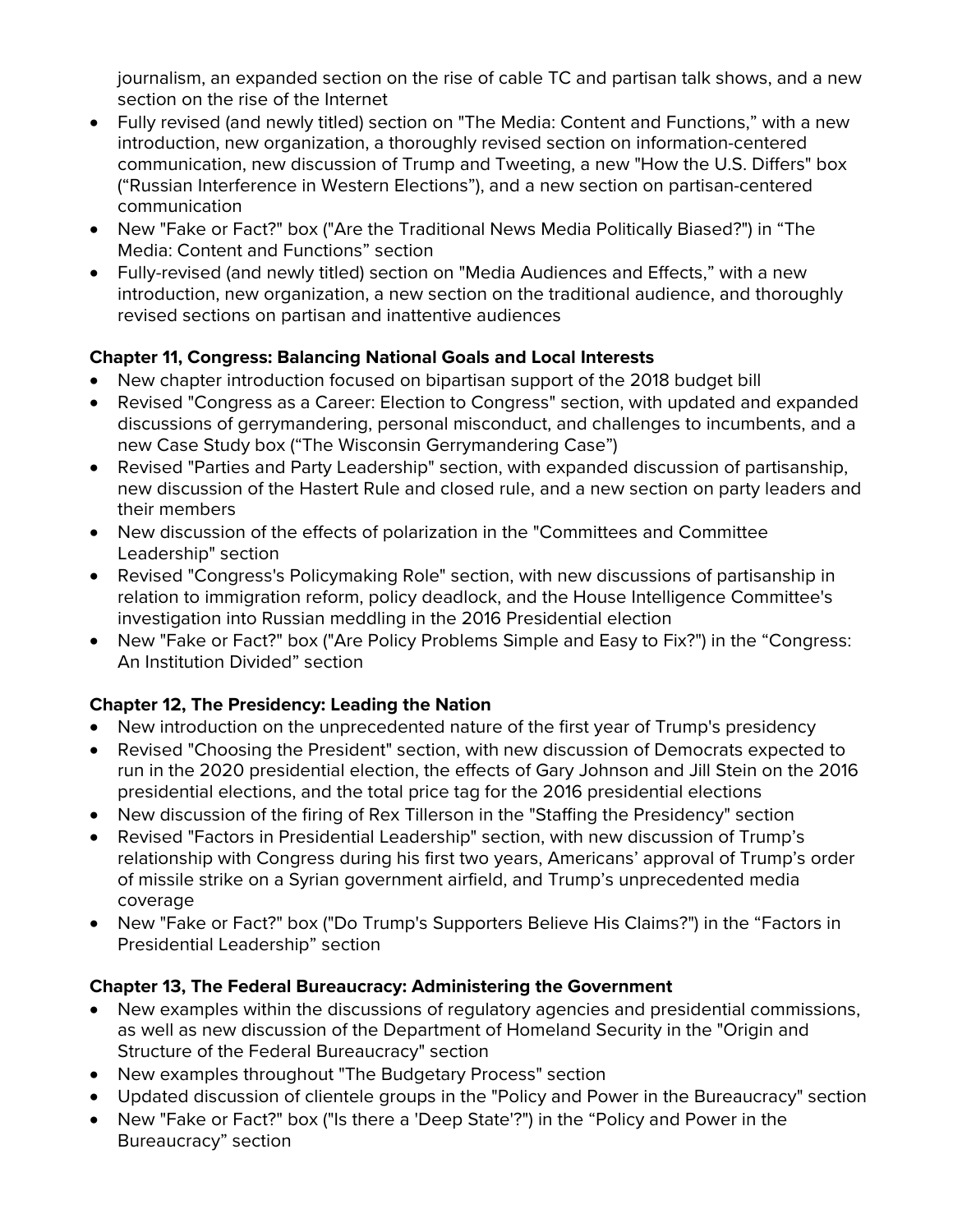• Fully revised Party Polarization box ("The Politicization of the Bureaucracy") and updated discussions of the EPA and SES in the "Democracy and Bureaucratic Accountability" section

#### **Chapter 14, The Federal Judicial System: Applying the Law**

- Updated coverage of filibustering of Supreme Court nominees, the Neil Gorsuch Supreme Court confirmation, and women and minority appointees to the Federal court in the "Federal Court Appointees" section
- New "Fake or Fact?" box ("Would Democracy Do Better If Presidents Could Ignore the Courts?") in "The Nature of Judicial Decision Making" section

#### **Chapter 15, Economic and Environmental Policy: Contributing to Prosperity**

- Updated discussion of partisan views on regulation in the "Government as Regulator of the Economy" section, focusing on the Democrat-supported 2010 Dodd-Frank Act and the Republican-supported 2018 Economic Growth, Regulatory Relief, and Consumer Protection Act
- New discussion of Trump's withdrawal from the Paris accord in the "Government as Protector of the Environment" section
- New discussion of the 2018 Supreme Court decision on mandatory union dues in the "Government as Promoter of Economic Interests" section
- New coverage of the 2017 Tax Cut and Jobs Act in the "Fiscal Policy as an Economic Tool" section.
- New "Fake or Fact?" box ("Would Eliminating Foreign Aid Balance the Budget?") in the "Fiscal Policy as an Economic Tool" section

#### **Chapter 16, Income, Welfare, and Education Policy: Providing for Personal Security**

- New introduction focused on the 2017 Tax Cuts and Jobs Act
- New discussion of Trump's withdrawal from the Trans-Pacific Partnership and corporate lobbying for the 2017 Tax Cuts and Jobs Act in the "Income Politics and Policies" section
- Updated coverage of entitlement programs in the "Welfare Politics and Policies" section
- New "Fake or Fact?" box ("Do Citizen Who Claim to Know the Most about Policy Issues Actually Know the Most?") in the "Education Politics and Policies" section

## **Chapter 17, Foreign Policy: Protecting the American Way**

- New introduction focused on Trump's withdrawal from the Trans-Pacific Partnership
- Fully revised (and newly titled) "The Pattern of U.S. Foreign and Defense Policy" section, with reorganized and updated discussions of the Islamic State, Russia, and China
- New "Fake or Fact?" box ("Did Russia Try to Influence the 2016 Election?") in "The Pattern of U.S. Foreign and Defense Policy" section
- Updated "How the U.S. Differs" box and updated military spending data in "The Military Dimension of National Security Policy" section
- New discussion of Donald Trump's "America First" policy, a new Case Study box ("Trade with China"), and updated coverage of American foreign aid in "The Economic Dimension of National Security Policy" section

## **Digital**

*Connect®*—The Connect Suite effectively engages students in the course so they are better prepared for class, more active in discussion, and achieve better results. Its innovative and adaptive technology addresses a wide variety of student and instructor needs with a rich